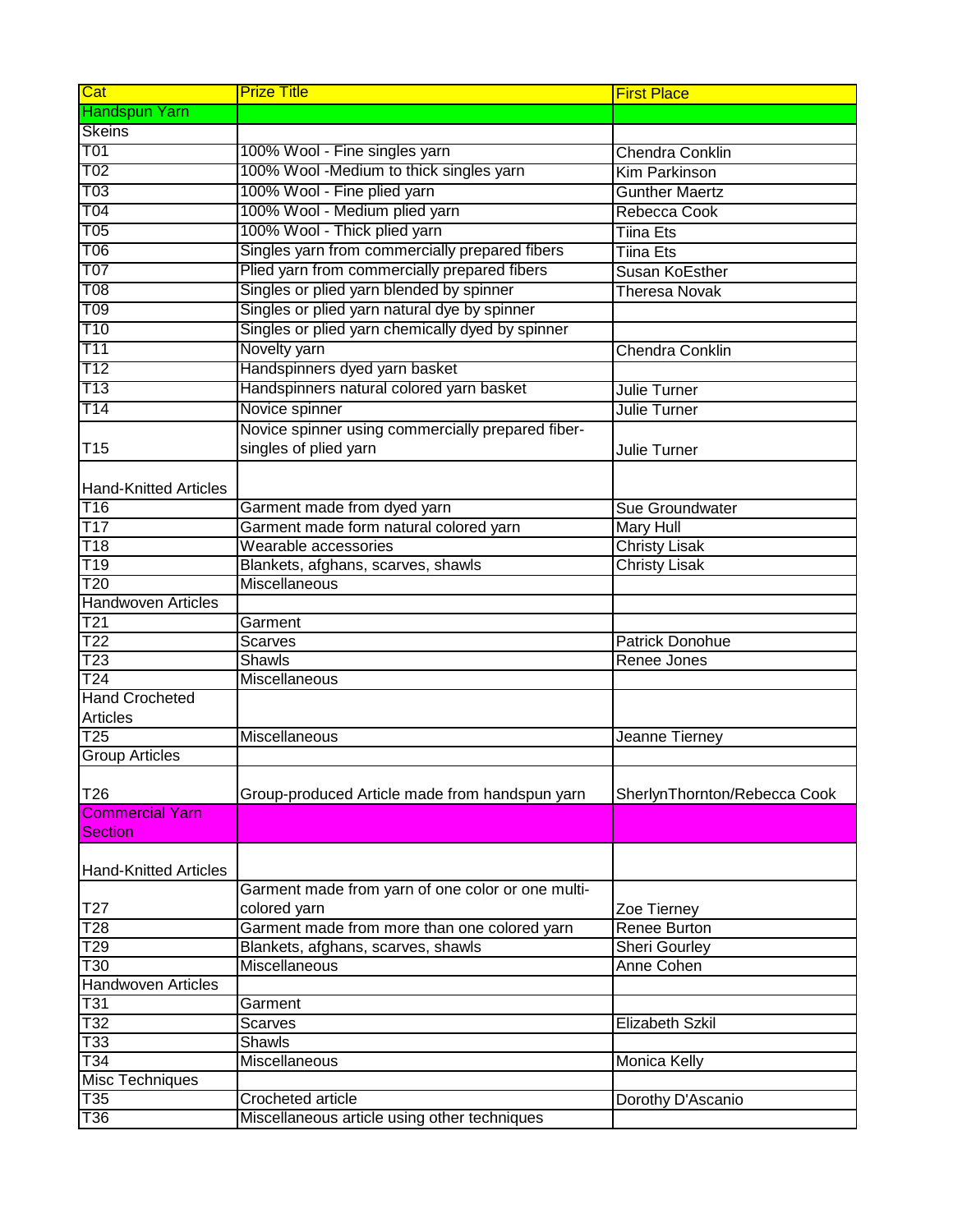| T37                                            | Rugs                                                              | Monica Kelly               |
|------------------------------------------------|-------------------------------------------------------------------|----------------------------|
|                                                | Knitting for dolls and bears (handspun or                         |                            |
| T38                                            | commercially produced yarn).                                      | Danielle Craven-Slaski     |
|                                                |                                                                   |                            |
| T39                                            | Wool Hooking Technique -Original pattern and design Joanne Gerwig |                            |
|                                                | Wool Hooking Technique - Bought patterns, kits, or                |                            |
| T40                                            | preprinted designs                                                | Ginny Fan                  |
| <b>Felting Techniques</b>                      |                                                                   |                            |
|                                                |                                                                   |                            |
| T41                                            | Knitted or woven articles that have been fulled - small           |                            |
|                                                | Knitted or woven articles that have been fulled -                 |                            |
| T42                                            | Medium or large                                                   | Deanna Williford           |
|                                                | Wet and/or Needle Felted - Non-wearables/home                     |                            |
| T43                                            | décor                                                             | Nikki Prive                |
|                                                | Wet and/or Needle Felted -Wearables (scarves,                     |                            |
| T44                                            | shawls, other clothes)                                            | Joan Berner                |
|                                                | Wet and/or Needle Felted -Sculptural or figurative                |                            |
| T45                                            | articles                                                          | Dawn Richardson            |
|                                                | Fiber jewelry: to include felted techniques, knittin gand         |                            |
|                                                | other needlework, beading may be included, but not                |                            |
| T46                                            | as primary technique                                              | Michael Donahower          |
|                                                |                                                                   |                            |
| <b>Special Classes</b>                         | Skein of plied yarn handspun from at least 50% wool               |                            |
|                                                |                                                                   |                            |
| T47                                            | and 30% alpaca                                                    | <b>Stephanie Daugherty</b> |
|                                                | Garment made from handspun or commercially spun                   |                            |
| T48                                            | yarn at least 50% wool and 30% alpaca                             | Elise Cohen                |
| <b>Junior Division</b><br><b>Handspun Yarn</b> |                                                                   |                            |
|                                                |                                                                   |                            |
|                                                |                                                                   |                            |
| <b>Skeins</b>                                  |                                                                   |                            |
| <b>T01</b>                                     | 100% Wool - Fine singles yarn                                     |                            |
| T <sub>02</sub>                                | 100% Wool -Medium to thick singles yarn                           |                            |
| T <sub>03</sub>                                | 100% Wool - Fine plied yarn                                       |                            |
| T <sub>04</sub>                                | 100% Wool - Medium plied yarn                                     |                            |
| T <sub>05</sub>                                | 100% Wool - Thick plied yarn                                      |                            |
| T <sub>06</sub>                                | Singles yarn from commercially prepared fibers                    |                            |
| <b>T07</b>                                     | Plied yarn from commercially prepared fibers                      |                            |
| <b>T08</b>                                     | Singles or plied yarn blended by spinner                          |                            |
| <b>T09</b>                                     | Singles or plied yarn natural dye by spinner                      |                            |
| T10                                            | Singles or plied yarn chemically dyed by spinner                  |                            |
| T11                                            | Novelty yarn                                                      |                            |
| T12                                            | Handspinners dyed yarn basket                                     |                            |
| T13                                            | Handspinners natural colored yarn basket                          |                            |
| T14                                            | Novice spinner                                                    |                            |
|                                                | Novice spinner using commercially prepared fiber-                 |                            |
| <b>T15</b>                                     | singles of plied yarn                                             | Jessie Kringstein          |
|                                                |                                                                   |                            |
| <b>Hand-Knitted Articles</b>                   |                                                                   |                            |
| <b>T16</b>                                     | Garment made from dyed yarn                                       |                            |
| T17                                            | Garment made form natural colored yarn                            |                            |
| $\overline{118}$                               | Wearable accessories                                              |                            |
| T19                                            | Blankets, afghans, scarves, shawls                                |                            |
| T <sub>20</sub>                                | Miscellaneous                                                     |                            |
| <b>Handwoven Articles</b>                      |                                                                   |                            |
| T <sub>21</sub><br>$\overline{122}$            | Garment<br><b>Scarves</b>                                         |                            |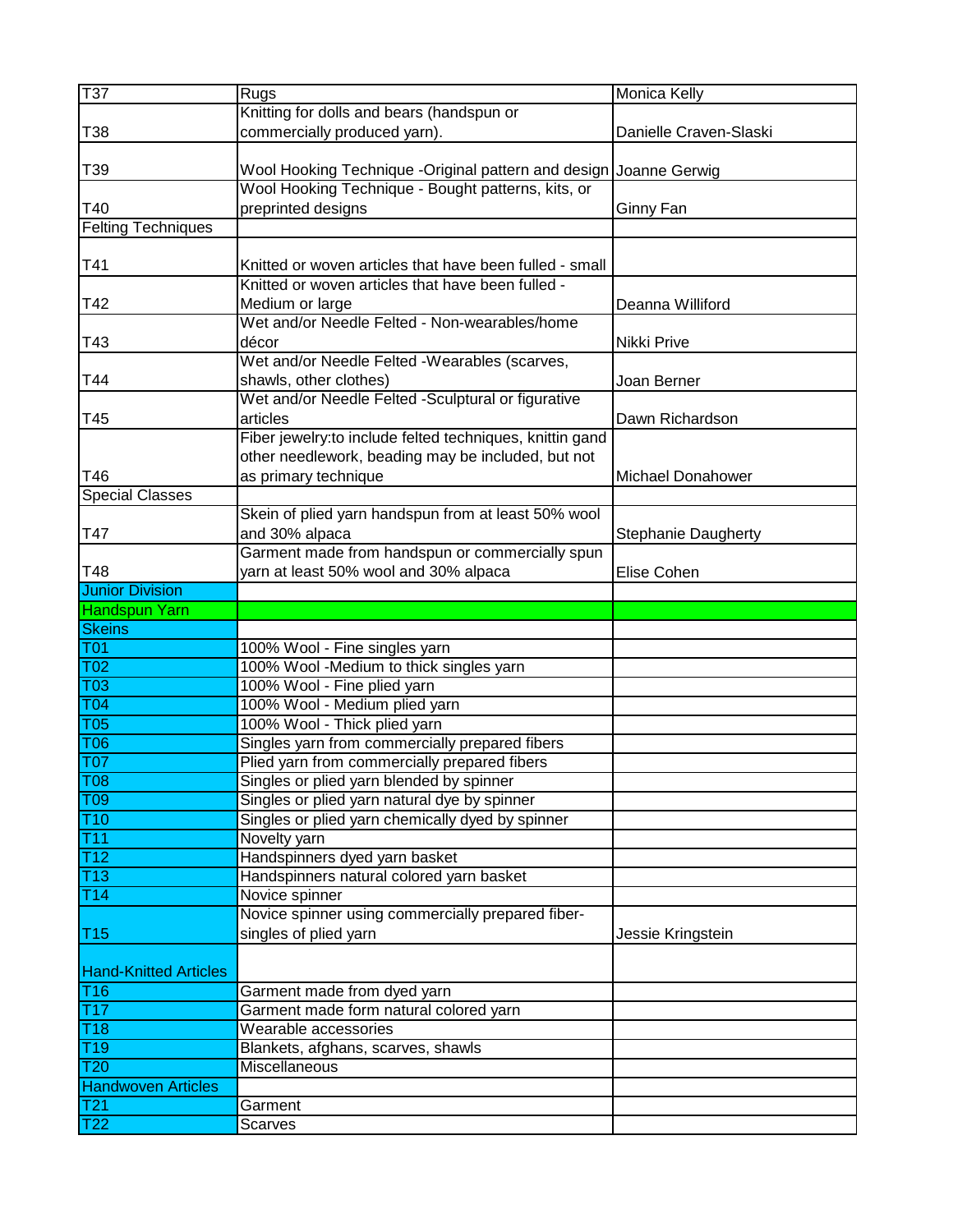| $\overline{123}$             | Shawls                                                    |                   |
|------------------------------|-----------------------------------------------------------|-------------------|
| $\overline{124}$             | Miscellaneous                                             |                   |
| <b>Hand Crocheted</b>        |                                                           |                   |
| <b>Articles</b>              |                                                           |                   |
| $\overline{125}$             | Miscellaneous                                             |                   |
| <b>Group Articles</b>        |                                                           |                   |
|                              |                                                           |                   |
| T <sub>26</sub>              | Group-produced Article made from handspun yarn            |                   |
| <b>Commercial Yarn</b>       |                                                           |                   |
| <b>Section</b>               |                                                           |                   |
|                              |                                                           |                   |
| <b>Hand-Knitted Articles</b> |                                                           |                   |
|                              | Garment made from yarn of one color or one multi-         |                   |
| T <sub>27</sub>              | colored yarn                                              | Irina Lawrence    |
| $\overline{128}$             | Garment made from more than one colored yarn              | Lisa Brown        |
| T29                          | Blankets, afghans, scarves, shawls                        |                   |
| $\overline{130}$             | Miscellaneous                                             | Jennah Hazer      |
| <b>Handwoven Articles</b>    |                                                           |                   |
| <b>T31</b>                   | Garment                                                   |                   |
| $\overline{132}$             | Scarves                                                   | <b>Ryan Riley</b> |
| <b>T33</b>                   | <b>Shawls</b>                                             | Luciano Abbarno   |
| $\overline{134}$             | Miscellaneous                                             | Luciano Abbarno   |
| <b>Misc Techniques</b>       |                                                           |                   |
| $\overline{135}$             | <b>Crocheted article</b>                                  |                   |
| <b>T36</b>                   | Miscellaneous article using other techniques              |                   |
| $\overline{137}$             | Rugs                                                      |                   |
|                              | Knitting for dolls and bears (handspun or                 |                   |
| <b>T38</b>                   | commercially produced yarn).                              | Jennah Hazer      |
|                              |                                                           |                   |
| T39                          | Wool Hooking Technique -Original pattern and design       |                   |
|                              | Wool Hooking Technique - Bought patterns, kits, or        |                   |
| T40                          | preprinted designs                                        |                   |
| <b>Felting Techniques</b>    |                                                           |                   |
|                              |                                                           |                   |
| T41                          | Knitted or woven articles that have been fulled - small   |                   |
|                              | Knitted or woven articles that have been fulled -         |                   |
| T42                          | Medium or large                                           |                   |
|                              | Wet and/or Needle Felted - Non-wearables/home             |                   |
| T43                          | décor                                                     |                   |
|                              | Wet and/or Needle Felted -Wearables (scarves,             |                   |
| T44                          | shawls, other clothes)                                    | Hannah Tarbox     |
|                              | Wet and/or Needle Felted -Sculptural or figurative        |                   |
| T45                          | articles                                                  | Michelle David    |
|                              | Fiber jewelry: to include felted techniques, knittin gand |                   |
|                              | other needlework, beading may be included, but not        |                   |
| T46                          | as primary technique                                      |                   |
| <b>Special Classes</b>       |                                                           |                   |
|                              | Skein of plied yarn handspun from at least 50% wool       |                   |
| T47                          | and 30% alpaca                                            |                   |
|                              | Garment made from handspun or commercially spun           |                   |
| <b>T48</b>                   | yarn at least 50% wool and 30% alpaca                     |                   |
| <b>Mamie Francis</b>         |                                                           |                   |
| <b>Blanket</b>               |                                                           |                   |
| T80                          | Lap Robe                                                  | Peggy Hart        |
| T81                          | <b>Blanket</b>                                            | Robin Leidner     |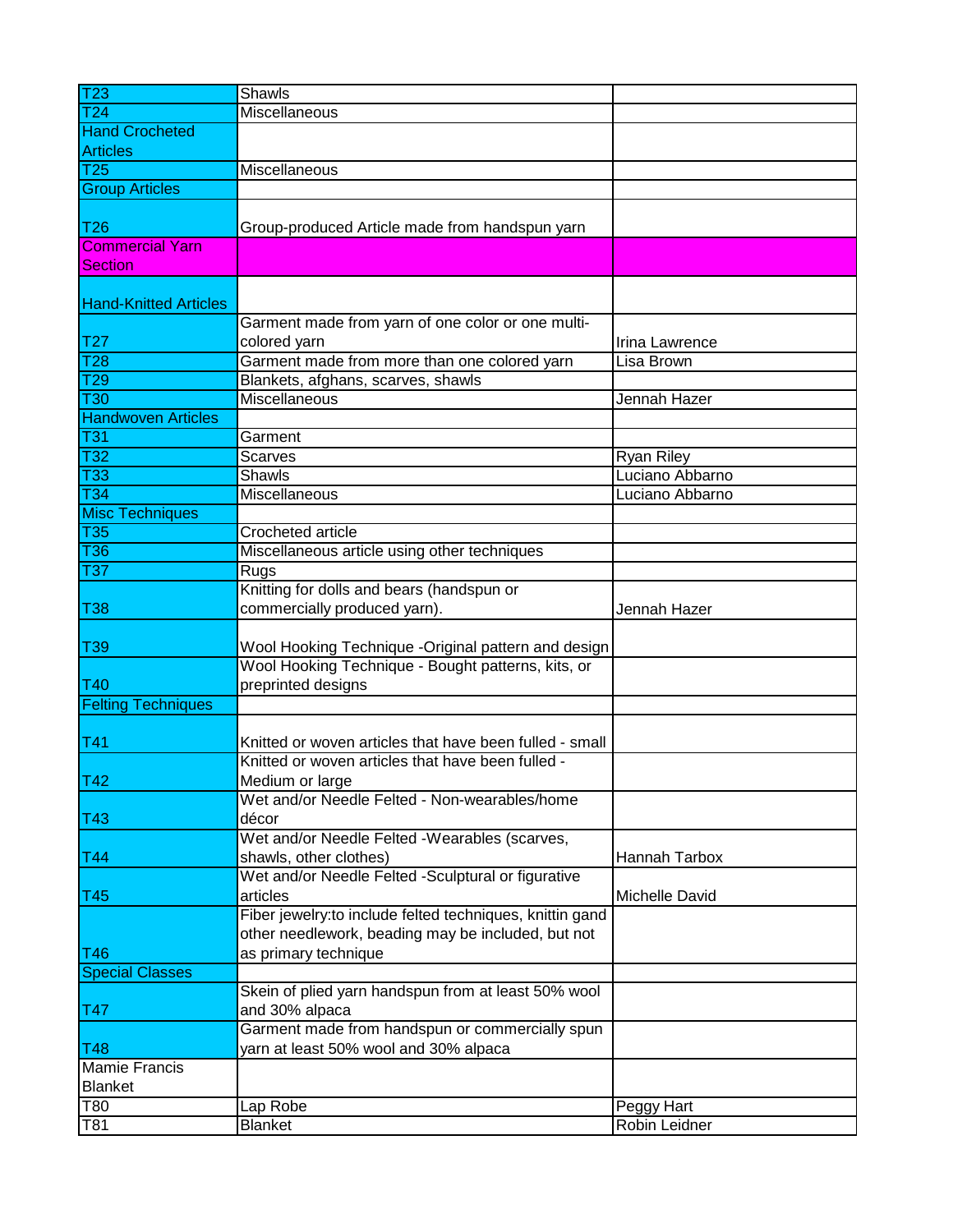| <b>T82</b> | Lap Robe or Blanket by Junior |                        |
|------------|-------------------------------|------------------------|
| T83        | <b>Baby Blanket</b>           |                        |
| T84        | Lap Robe or Blanket of blend  | <b>Patrick Donohue</b> |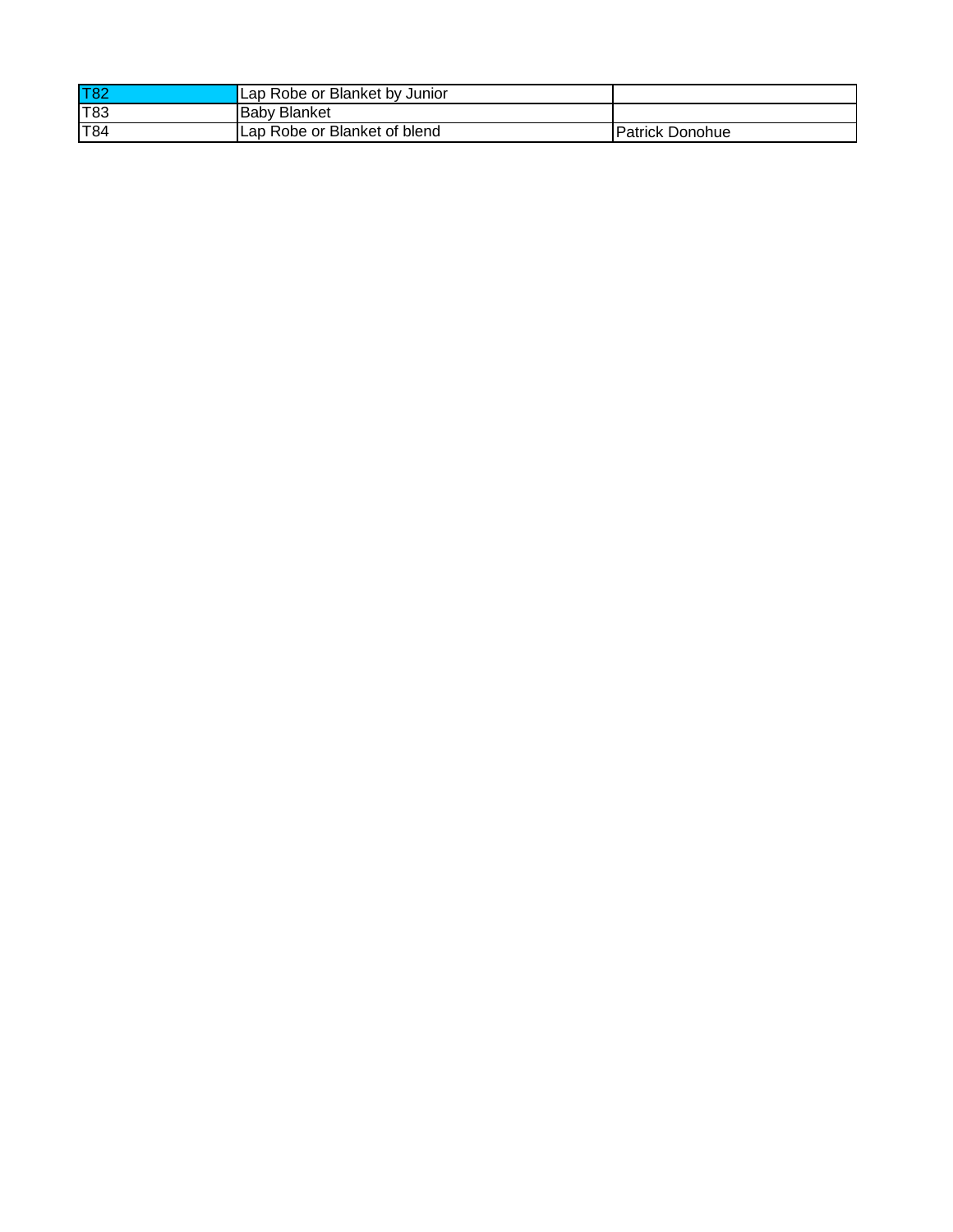| <b>Second Place</b>    | <b>Third Place</b>      | <b>Fourth Place</b>    | <b>Fifth Place</b>    |
|------------------------|-------------------------|------------------------|-----------------------|
|                        |                         |                        |                       |
|                        |                         |                        |                       |
| <b>Chendra Conklin</b> | Megan Lehmann           |                        |                       |
| <b>Esther Rodgers</b>  |                         |                        |                       |
| Chendra Conklin        | <b>Kim Parkinson</b>    | <b>Elise Cohen</b>     |                       |
| Ikumi Kayama           | <b>Elise Cohen</b>      | <b>Carol Bailey</b>    |                       |
| Chendra Conklin        | <b>Elise Cohen</b>      | Carolyn Hamm           | Megan Lehmann         |
| <b>Christy Lisak</b>   | <b>Tracy Seamster</b>   | Megan Lehmann          | Megan Lehmann         |
| Ikumi Kayama           | Jennifer Moats          | <b>Tiina Ets</b>       | <b>Christy Lisak</b>  |
| <b>Kim Parkinson</b>   |                         |                        |                       |
|                        |                         |                        |                       |
|                        |                         |                        |                       |
| <b>Esther Rodgers</b>  | Margaret Price          |                        |                       |
|                        |                         |                        |                       |
| Julie Turner           | <b>Colleen Mawicke</b>  | <b>Susan Koesther</b>  | <b>Esther Rodgers</b> |
| <b>Julie Turner</b>    |                         |                        |                       |
|                        |                         |                        |                       |
| Jeanne Tierney         | Jeanne Tierney          |                        |                       |
|                        |                         |                        |                       |
|                        |                         |                        |                       |
| Jennifer Lackey        | Janet Lee               | Jennifer Lackey        | <b>Christy Lisak</b>  |
| <b>Caroline Foty</b>   | Ikumi Kayuma            |                        |                       |
| <b>Elise Cohen</b>     | <b>Bitsy Cohen</b>      |                        |                       |
|                        |                         |                        |                       |
|                        |                         |                        |                       |
|                        |                         |                        |                       |
| <b>Esther Rodgers</b>  |                         |                        |                       |
|                        |                         |                        |                       |
|                        |                         |                        |                       |
|                        |                         |                        |                       |
|                        |                         |                        |                       |
| Rose Meagher           |                         |                        |                       |
|                        |                         |                        |                       |
|                        |                         |                        |                       |
|                        |                         |                        |                       |
|                        |                         |                        |                       |
|                        |                         |                        |                       |
|                        |                         |                        |                       |
| Anne Cohen             | Lisa Balzar             |                        | Jaime McGaughey       |
| Pat Capogrossi         | <b>Melissa King</b>     |                        |                       |
| Zoe Tierney            | Jennifer Moats          | Laura Filppu           | Melissa King          |
| Jeanne Giberson        | <b>Sherlyn Thornton</b> | Deborah Shyrock        |                       |
|                        |                         |                        |                       |
|                        | <b>Esther Rodgers</b>   |                        |                       |
| <b>Frederick Lease</b> |                         |                        |                       |
|                        | <b>Esther Rodgers</b>   | <b>Frederick Lease</b> |                       |
| Nancy Charamella       | <b>Catherine Reed</b>   | Cynthia Portrey        | Catherine Reed        |
|                        |                         |                        |                       |
|                        |                         |                        |                       |
|                        |                         |                        |                       |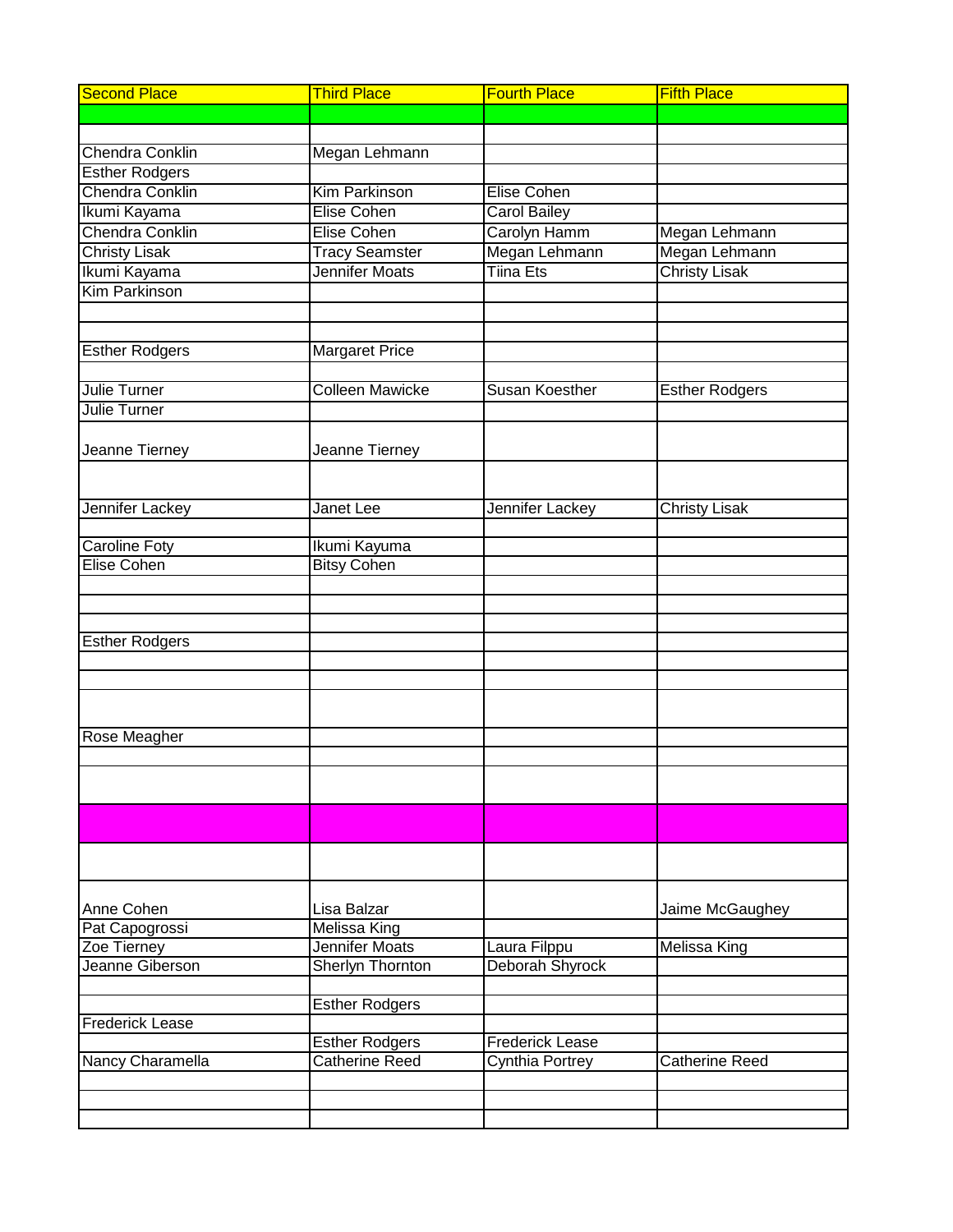| Marseille Bunk<br>Deanna Williford<br>Martha Bryans<br><b>Isobel Modica</b><br>Joan Berner<br>Margo Duke<br>Joan Berner<br>Elena Donahower<br>Nikki Prive<br>Lisa Check | <b>Bill Bellows</b>    |  |  |
|-------------------------------------------------------------------------------------------------------------------------------------------------------------------------|------------------------|--|--|
|                                                                                                                                                                         | Danielle Craven-Slaski |  |  |
|                                                                                                                                                                         | Barbara Barton         |  |  |
|                                                                                                                                                                         | Mary Glossnor          |  |  |
|                                                                                                                                                                         |                        |  |  |
|                                                                                                                                                                         |                        |  |  |
|                                                                                                                                                                         | Leslie Wallace         |  |  |
|                                                                                                                                                                         | Nikki Prive            |  |  |
|                                                                                                                                                                         | <b>Esther Rodgers</b>  |  |  |
|                                                                                                                                                                         | Alesia Moore           |  |  |
|                                                                                                                                                                         |                        |  |  |
|                                                                                                                                                                         |                        |  |  |
|                                                                                                                                                                         | Ikumi Kayama           |  |  |
|                                                                                                                                                                         |                        |  |  |
|                                                                                                                                                                         |                        |  |  |
|                                                                                                                                                                         |                        |  |  |
|                                                                                                                                                                         |                        |  |  |
|                                                                                                                                                                         |                        |  |  |
|                                                                                                                                                                         |                        |  |  |
|                                                                                                                                                                         |                        |  |  |
|                                                                                                                                                                         |                        |  |  |
|                                                                                                                                                                         |                        |  |  |
|                                                                                                                                                                         |                        |  |  |
|                                                                                                                                                                         |                        |  |  |
|                                                                                                                                                                         |                        |  |  |
|                                                                                                                                                                         |                        |  |  |
|                                                                                                                                                                         |                        |  |  |
|                                                                                                                                                                         |                        |  |  |
|                                                                                                                                                                         |                        |  |  |
|                                                                                                                                                                         |                        |  |  |
|                                                                                                                                                                         |                        |  |  |
|                                                                                                                                                                         |                        |  |  |
|                                                                                                                                                                         |                        |  |  |
|                                                                                                                                                                         |                        |  |  |
|                                                                                                                                                                         |                        |  |  |
|                                                                                                                                                                         |                        |  |  |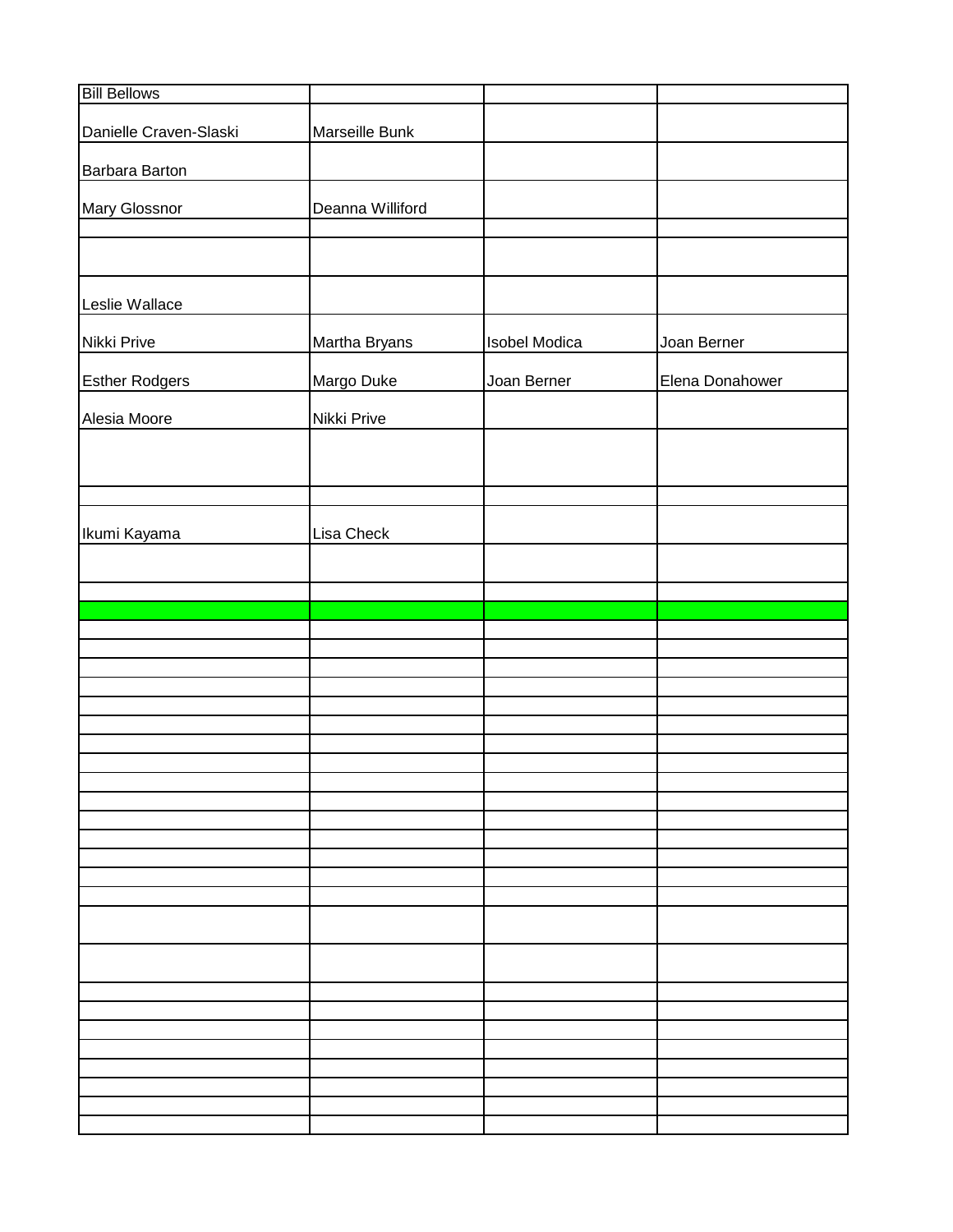|                                  | Lisa Brown         |                |             |
|----------------------------------|--------------------|----------------|-------------|
|                                  |                    |                |             |
|                                  |                    |                |             |
|                                  |                    |                |             |
|                                  |                    |                |             |
|                                  |                    |                |             |
|                                  |                    |                |             |
|                                  |                    |                |             |
|                                  |                    |                |             |
|                                  |                    |                |             |
|                                  |                    |                |             |
|                                  |                    |                |             |
|                                  |                    |                |             |
|                                  |                    |                |             |
|                                  |                    |                |             |
|                                  |                    |                |             |
|                                  |                    |                |             |
|                                  |                    |                |             |
|                                  |                    |                |             |
|                                  |                    |                |             |
|                                  |                    |                |             |
| <b>Brian David</b>               | <b>Brian David</b> | Michelle David | Emma Dohery |
|                                  |                    |                |             |
|                                  |                    |                |             |
|                                  |                    |                |             |
|                                  |                    |                |             |
|                                  |                    |                |             |
| Rose Meagher<br>Melinda Abrazado | <b>Gail Willie</b> |                |             |
|                                  |                    |                |             |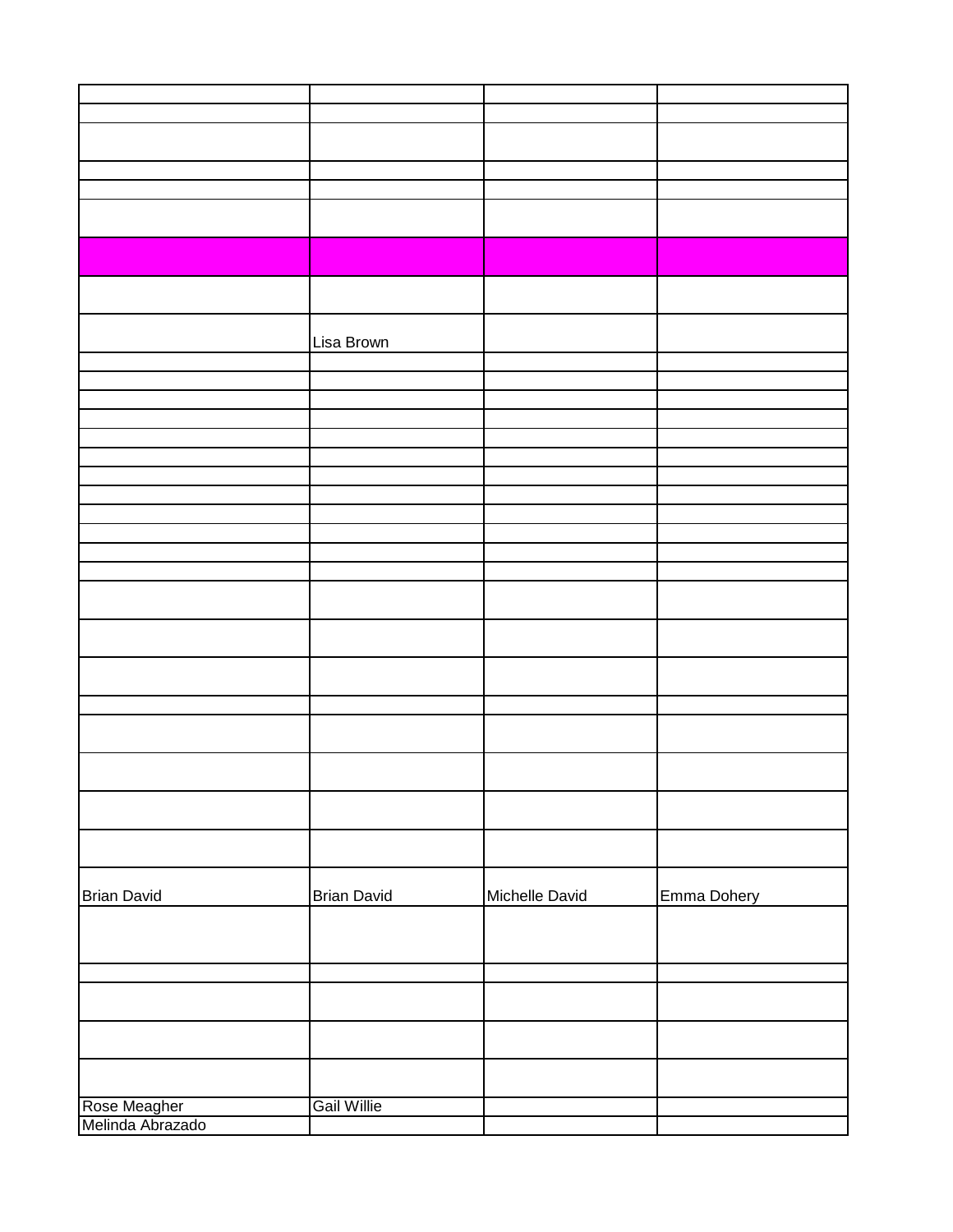| Madison<br>Sultan   | √ate<br>Gearon |  |
|---------------------|----------------|--|
|                     |                |  |
| Melinda<br>Abrazado |                |  |